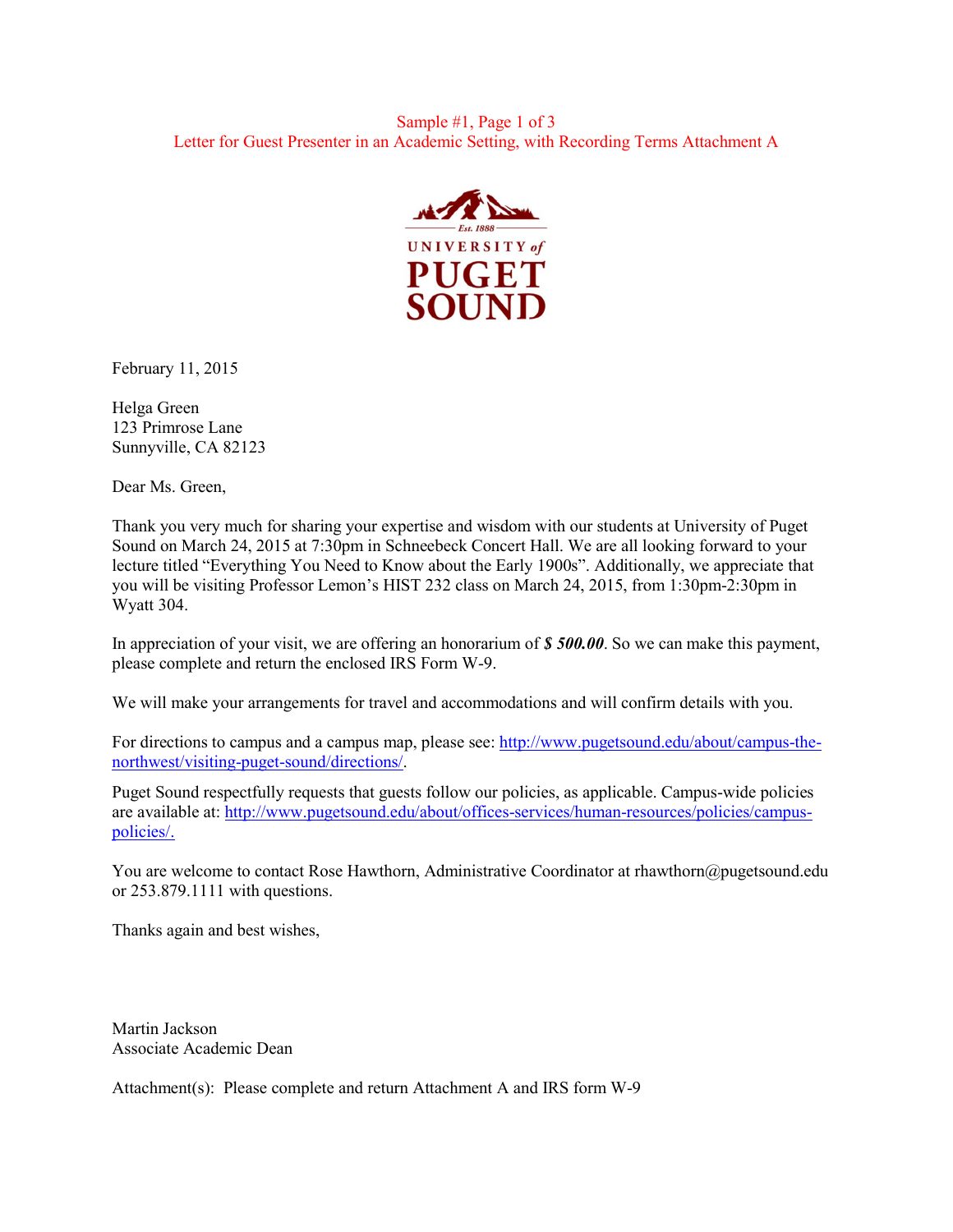## Sample #1 Continued, Page 2 of 3 Attachment A PRESENTATION RECORDING TERMS

Thank you for allowing Puget Sound to record and to use materials from your presentation. This will be valuable to faculty, students, staff, and the community to document this important event at Puget Sound.

| Title or description of presentation | "Everything You Need to Know about the Early 1900s" |
|--------------------------------------|-----------------------------------------------------|
| ("Presentation"):                    |                                                     |
| Presentation date:                   | <b>March 24, 2015</b>                               |
| Guest name ("Guest"):                | Helga Green                                         |
|                                      |                                                     |

The Guest hereby grants to Puget Sound and its sublicensees in perpetuity, for no additional payment or consideration, the following authorizations in connection with the Presentation:

- (a) *Recordings.* Authorization to make audio and video recordings of the Presentation, and to use, encode, digitize, copy, edit, modify, transcribe, excerpt, duplicate, transmit, publicly display, and publicly perform such recordings, in any and all media now existing or hereafter developed or discovered, including via broadcast, streaming, television, cable, radio, and the Internet, throughout the world.
- (b) *Materials.* Authorization to reproduce, distribute, advertise, promote, and publicize any written or visual material submitted in connection with the Presentation, in whole or in part, in any media, as part of a course book or any other Puget Sound publication.
- (c) *Other Information.* Authorization to use the Guest's name, image, likeness, and voice in connection with the exercise of the authorizations granted to Puget Sound in this Attachment.

The Guest represents and warrants to Puget Sound that (i) the materials are original to the Guest and the Guest has sufficient rights to grant Puget Sound the authorizations in this Attachment (without any payment by Puget Sound to any third party and without the need for Puget Sound to clear or obtain any additional rights to exercise these authorizations), (ii) the recordings and materials will not infringe or violate any copyright, patent, trademark, trade secret or other intellectual property, proprietary, privacy, personal or publicity right of any third party, and (iii) the recordings and materials are not libelous, defamatory or unlawful.

The Guest will indemnify, defend and hold harmless Puget Sound from and against any and all losses, liabilities, damages, costs and expenses (including reasonable attorneys' fees) arising from or relating to any claim based upon any actual or alleged breach of the Guest's representations and warranties.

The Guest hereby releases Puget Sound from any and all claims and demands arising out of or in connection with the authorizations included in this Attachment, including any and all liability arising out of Puget Sound's recording of the Guest, the Guest's voice, image, likeness and use thereof, and any and all claims for invasion of privacy, infringement of the Guest's right of publicity, defamation (including libel and slander) and any other personal or property right, and the Guest agrees that the Guest shall not now or in the future assert or maintain any such claim against Puget Sound.

Agreed to by Guest:

Acceptance Signature, Helga Green

Date: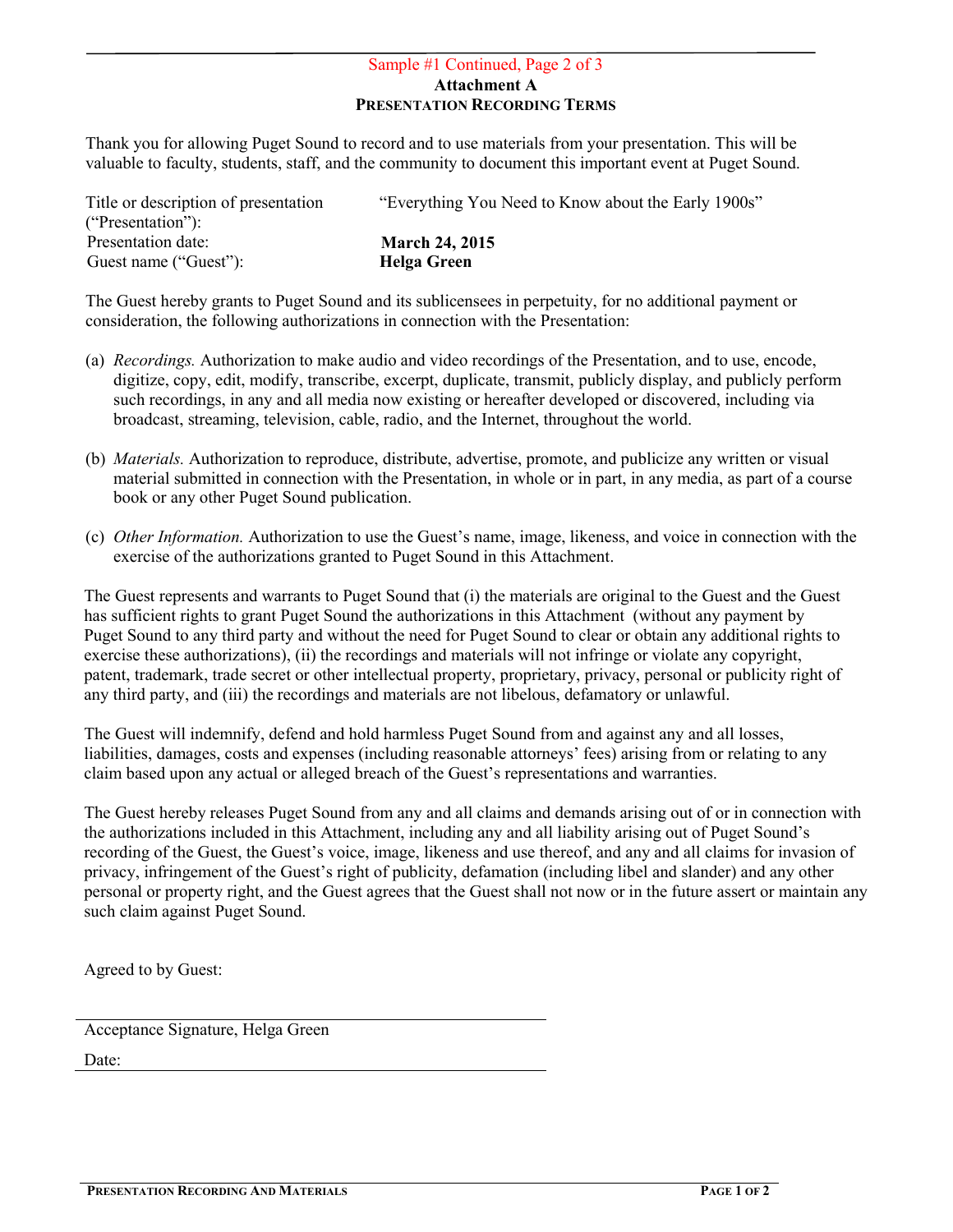# Sample #1 Continued, Page 2 of 3 Attachment A- Presentation Recording Terms

| Presentation title:                         | This section to be completed by a University of Puget Sound Representative (if applicable)<br>"Everything You Need to Know about the Early 1900s" |
|---------------------------------------------|---------------------------------------------------------------------------------------------------------------------------------------------------|
| Department/Program/Project host or sponsor: | <b>History Department</b>                                                                                                                         |
| Presentation location:                      | Schneebeck Concert Hall                                                                                                                           |
| Name and department of recorder:            |                                                                                                                                                   |
| Recording device:                           |                                                                                                                                                   |
| Recording length:                           |                                                                                                                                                   |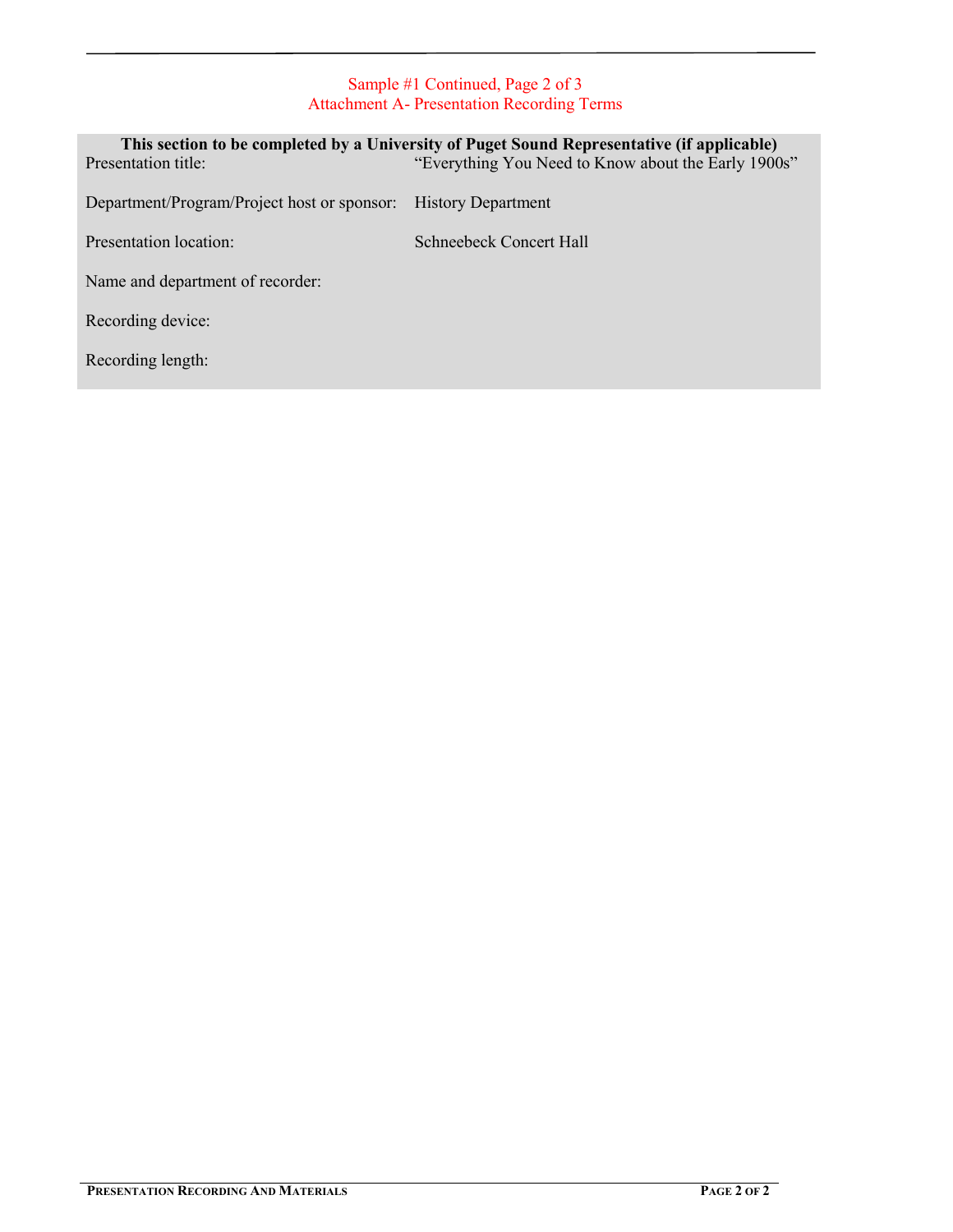#### Sample #2, Page 1 of 1 Letter for Guest Presenter in an Academic Setting (no Recording Terms)



February 11, 2015

Ricardo Hemlock 5234 Copper Ave, Apt. D Red River, UT 42115

Dear Dr. Hemlock,

Thank you very much for sharing your expertise and wisdom with our students at University of Puget Sound on April 2, 2015 at 3:30pm in McIntyre 222. We are all looking forward to your insightful visit and stimulating conversation during Professor Quigley's SOAN 333 class.

In appreciation of your visit, we are offering an honorarium of *\$ 250.00*. So we can make this payment, please complete and return the enclosed IRS Form W-9.

We will reimburse you for your airfare, ground transportation, and accommodations up to \$500.00.

For directions to campus and a campus map, please see: [http://www.pugetsound.edu/about/campus-the](http://www.pugetsound.edu/about/campus-the-northwest/visiting-puget-sound/directions/)[northwest/visiting-puget-sound/directions/.](http://www.pugetsound.edu/about/campus-the-northwest/visiting-puget-sound/directions/)

Puget Sound respectfully requests that guests follow our policies, as applicable. Campus-wide policies are available at: [http://www.pugetsound.edu/about/offices-services/human-resources/policies/campus](http://www.pugetsound.edu/about/offices-services/human-resources/policies/campus-policies/)[policies/](http://www.pugetsound.edu/about/offices-services/human-resources/policies/campus-policies/).

You are welcome to contact Alfred Poppycock, Guest Presenter Coordinator at apoppycock@pugetsound.edu or 253.879.2222 with questions.

Thanks again and best wishes,

Martin Jackson Associate Academic Dean

Attachment: IRS form W-9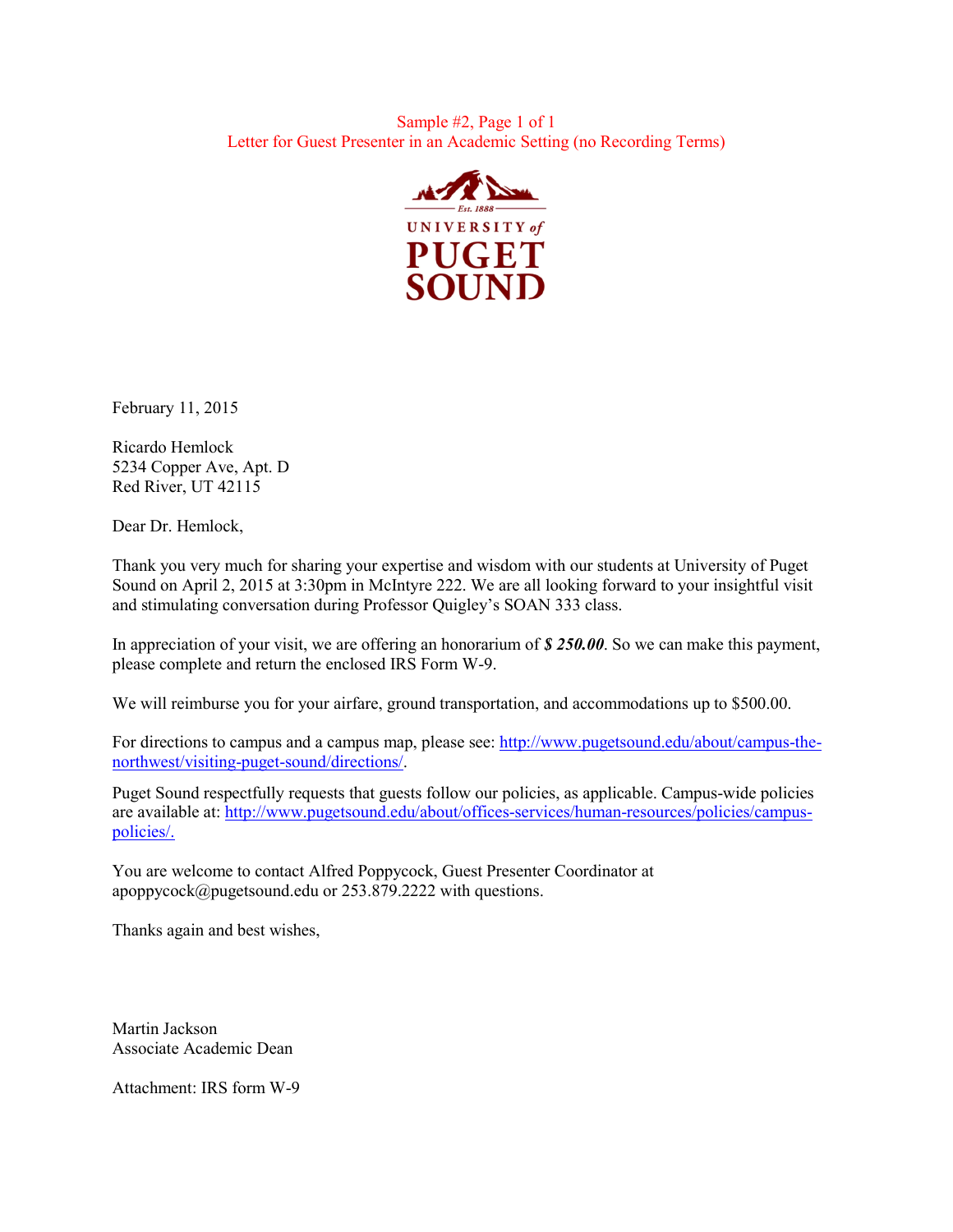### Sample #3, Page 1 of 2 Stand-alone Recording Agreement (recorded presentation with no honorarium or payment) PRESENTATION RECORDING AGREEMENT

Thank you for allowing Puget Sound to record and to use materials from your presentation. This will be valuable to faculty, students, staff, and the community to document this important event at Puget Sound.

| "Music of the Night Creatures" |
|--------------------------------|
|                                |
| <b>February 26, 2015</b>       |
| <b>Geraldine Zamboni</b>       |
|                                |

The Guest hereby grants to Puget Sound and its sublicensees in perpetuity, for no additional payment or consideration, the following authorizations in connection with the Presentation:

- (a) *Recordings.* Authorization to make audio and video recordings of the Presentation, and to use, encode, digitize, copy, edit, modify, transcribe, excerpt, duplicate, transmit, publicly display, and publicly perform such recordings, in any and all media now existing or hereafter developed or discovered, including via broadcast, streaming, television, cable, radio, and the Internet, throughout the world.
- (b) *Materials.* Authorization to reproduce, distribute, advertise, promote, and publicize any written or visual material submitted in connection with the Presentation, in whole or in part, in any media, as part of a course book or any other Puget Sound publication.
- (c) *Other Information.* Authorization to use the Guest's name, image, likeness, and voice in connection with the exercise of the authorizations granted to Puget Sound in this Agreement.

The Guest represents and warrants to Puget Sound that (i) the materials are original to the Guest and the Guest has sufficient rights to grant Puget Sound the authorizations in this Agreement (without any payment by Puget Sound to any third party and without the need for Puget Sound to clear or obtain any additional rights to exercise these authorizations), (ii) the recordings and materials will not infringe or violate any copyright, patent, trademark, trade secret or other intellectual property, proprietary, privacy, personal or publicity right of any third party, and (iii) the recordings and materials are not libelous, defamatory or unlawful.

The Guest will indemnify, defend and hold harmless Puget Sound from and against any and all losses, liabilities, damages, costs and expenses (including reasonable attorneys' fees) arising from or relating to any claim based upon any actual or alleged breach of the Guest's representations and warranties.

The Guest hereby releases Puget Sound from any and all claims and demands arising out of or in connection with the authorizations included in this Agreement, including any and all liability arising out of Puget Sound's recording of the Guest, the Guest's voice, image, likeness and use thereof, and any and all claims for invasion of privacy, infringement of the Guest's right of publicity, defamation (including libel and slander) and any other personal or property right, and the Guest agrees that the Guest shall not now or in the future assert or maintain any such claim against Puget Sound.

This Agreement will be governed by, and construed in accordance with, the laws of the State of Washington as applied to contracts performed therein but without reference to its choice of law rules.

Agreed to by Guest:

Acceptance Signature, Geraldine Zamboni

Date: